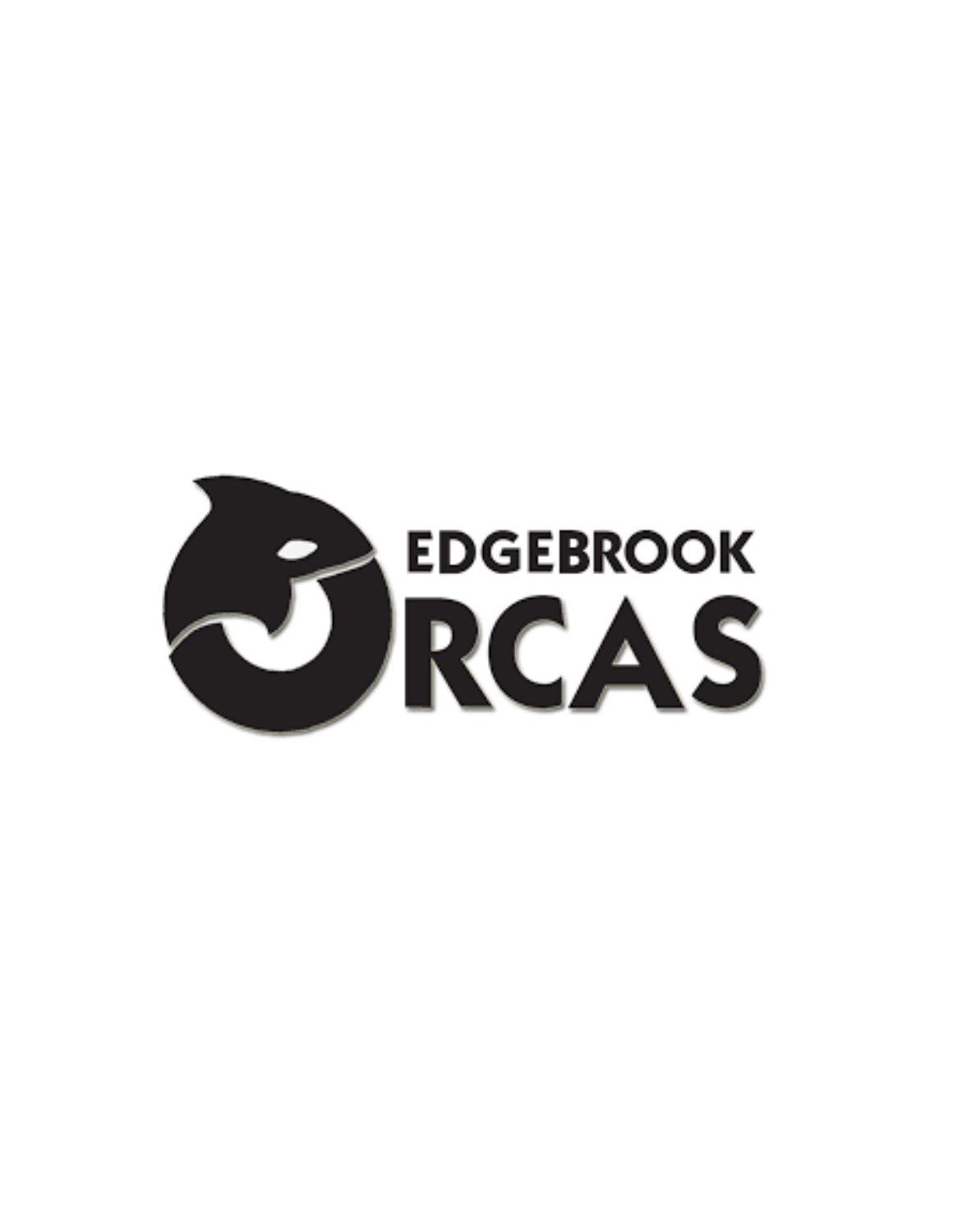## **Edgebrook Orcas**

Our team is member of the Midlakes Swim League - a summer swim league for all ages and abilities. The goal of our team is to provide every member an opportunity to improve swimming skills and achieve success at his or her level of ability, from novice and beyond!

We are a non-profit club run by an elected Board of Directors which meets each monthly. We have both summer and equity memberships. All members are welcome at each meeting and encouraged to be involved in team activities and fundraisers.

## **Accessing The Pool**

Please enter through the "Pool Entrance" for all swim practices and meets! This is located in the parking lot (left of the main office). You will see a big sign that says "Pool Entrance" and "Pool Exit".

### **Restrooms and Locker Rooms**

Restrooms and locker rooms are located on the pool deck. Please do not use the main office restrooms.

### **First Aid**

If you are in need of first aid or have any questions and/or concerns, please visit the Aquatic's Office. A lifeguard will be there to assist you. You will also always be able to find a lifeguard on the lifeguard stand.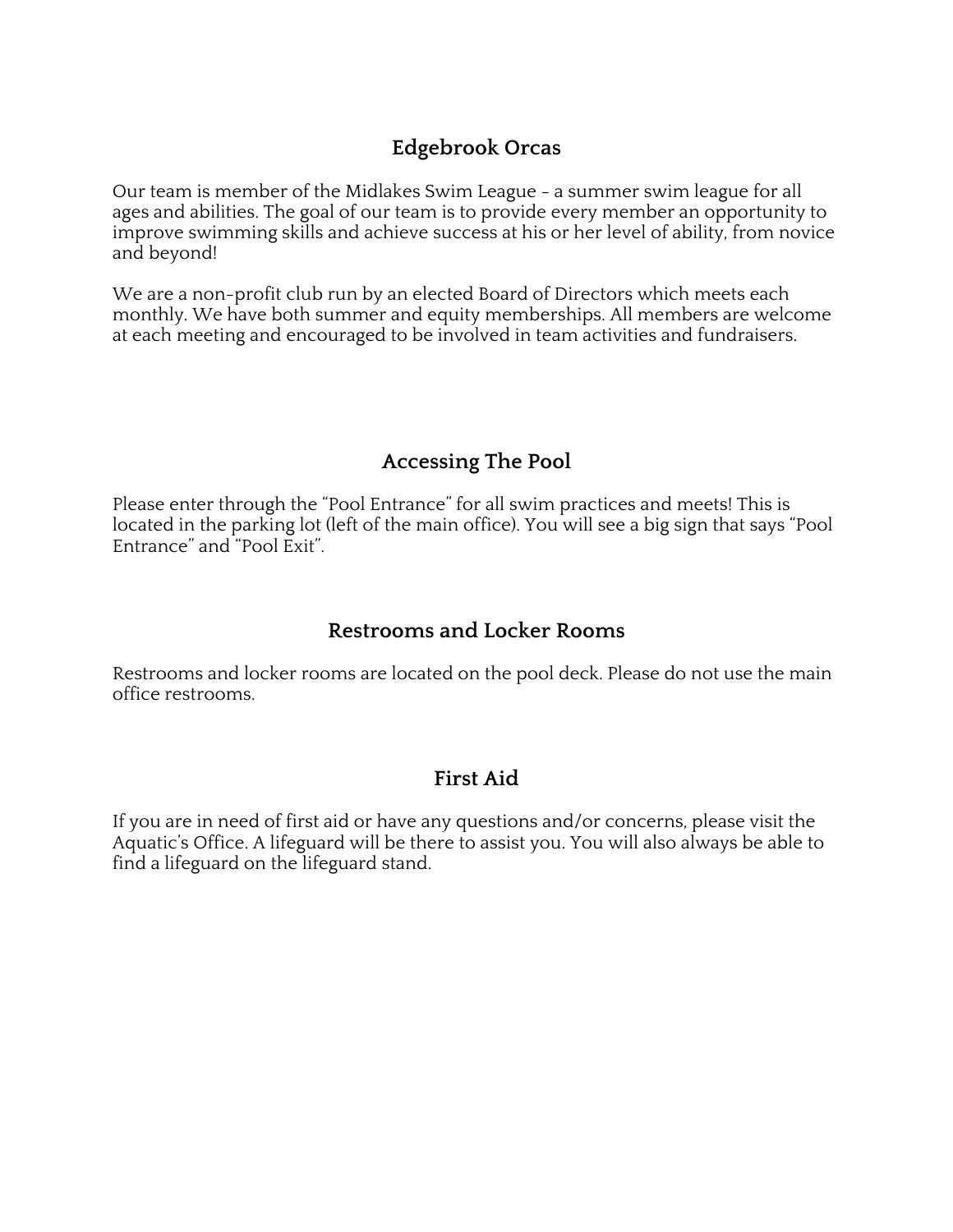# **The Edgebrook Club**

- Address: 13454 SE Newport Way Bellevue, WA 98006
- Phone Number: 425.746.2786
- To access our website, please click here!

# **Coaching Staff**

All coaching contact information is on our website.

- Head Coach Laura Halter
- Assistant Coach Katie Moeller
- Assistant Coach Weston Crewe
- Assistant Coach Alyssa Helgesen
- Assistant Coach Michael Peck
- Guest Coach Kate Halter
- Guest Coach Alex Tangas

All coaches are available for private lessons. To schedule, please contact them individually. If they are not available, we have a great team of swim instructors.

## **Swim Team Administrator**

- Kate Halter
- swimteam@edgebrookclub.org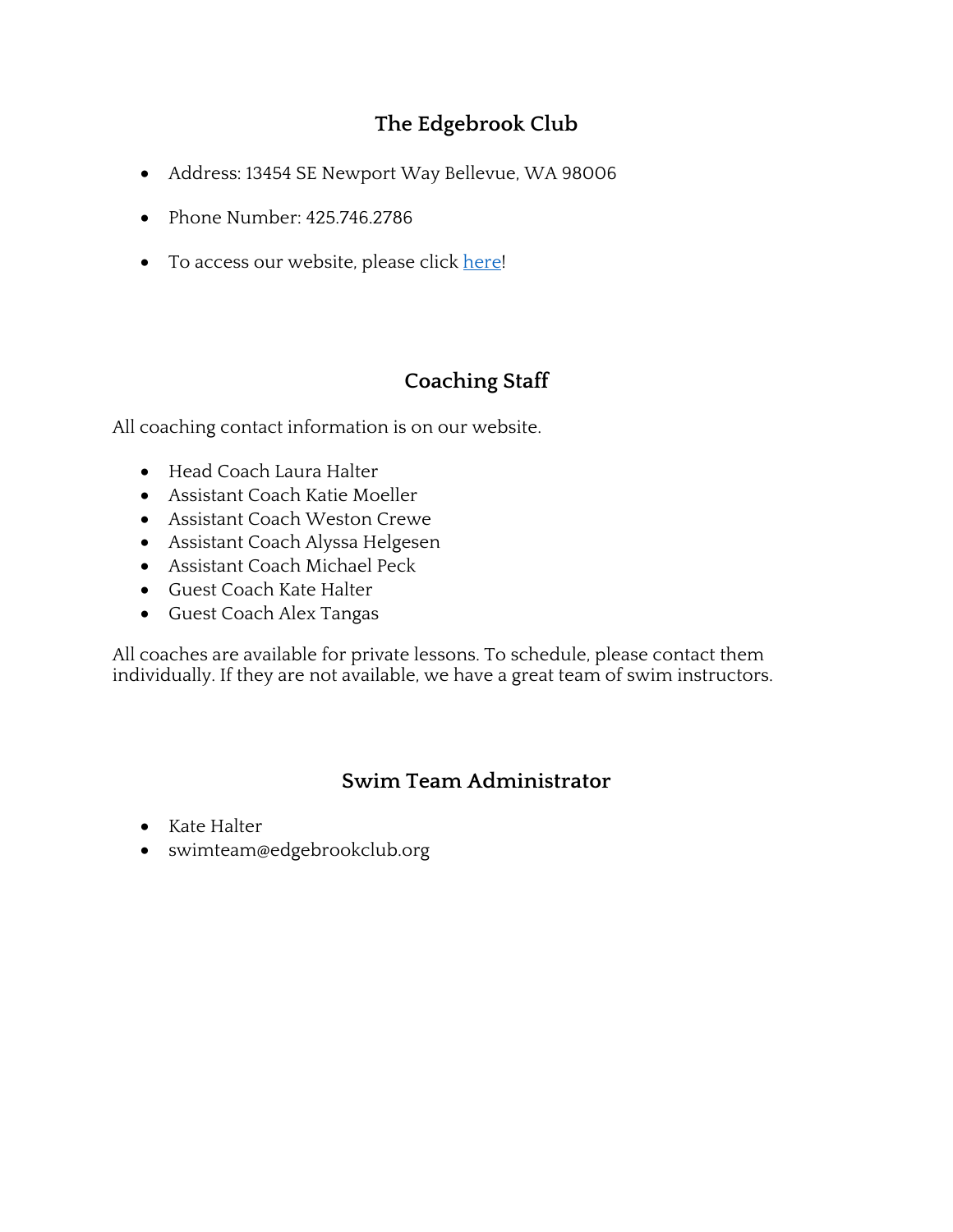### **2022 Practice Schedule** (Subject to change!)

**Practice Schedule, offered Monday through Friday Afternoon practices begin Monday, May 23rd: (no afternoon practices on days of meets)** 4:15-4:45 pm - 8 & Under (Little Orcas starting May 31st) 4:45-5:30pm - 9 & 10 yrs old 5:30-6:15pm - 11 & 12 yrs old 6:15-7:15pm - 13 & Over

**Due to widely varied school schedules, this is the schedule for Monday, June 20th:**

Morning practice schedule: 7:45-8:45am - 13 & Over 8:45-9:30am - 11 & 12 yrs old 9:30-10:15am - 9 & 10 yrs old 10:15-11:00am - 8 & Under and Little Orcas

For those still in school, we will also have an afternoon schedule: 4:00 - 4:30: 8 & Under 4:30 - 5:15: 9-12 5:15 - 6:00: 13 & Over

NO AM OR PM PRACTICE ON TUESDAY, JUNE 21st (Meet day); NO PRACTICE ON MONDAY, JULY 4th.

**Morning practices ONLY begin Wednesday, June 22nd: (Starting this date, there are morning practices on the days of meets)**

7:45-8:45am - 13 & Over 8:45-9:30am - 11 & 12 yrs old 9:30-10:15am - 9 & 10 yrs old 10:15-11:00am - 8 & Under and Little Orcas

**A Champs and Prelims Week Practices:** 8:00-9:00 - 11 & Over

9:00-10:00 - 10 & Under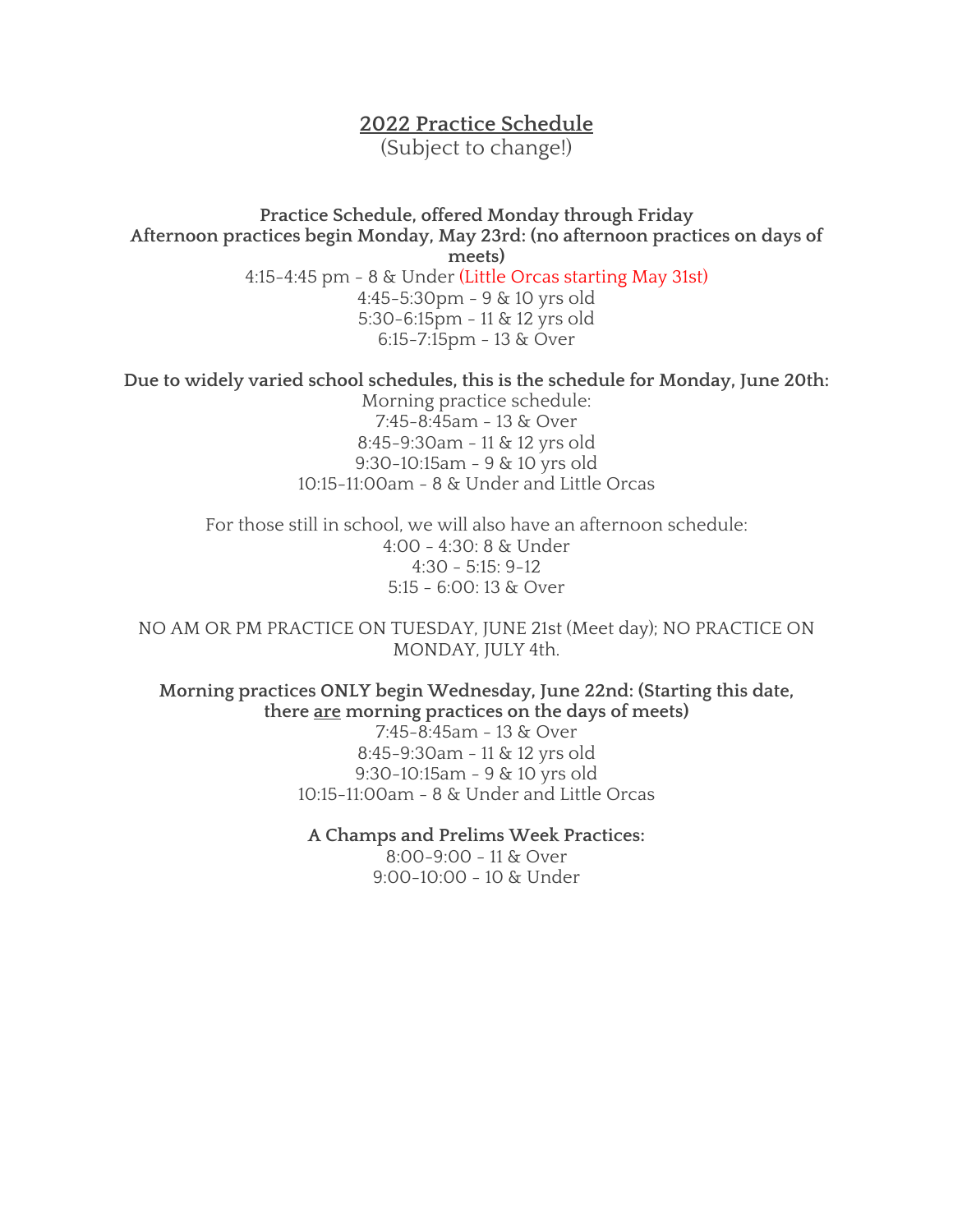# **Swim Team Clinics**

Swim team clinics will be hosted by your coaching staff! This is a great opportunity to get some extra work in, to improve those swim skills.

- Clinic Sessions will be held on Saturdays. The schedule will be out in June. Thank you for your patience!
- Clinics are sign up ONLY! You will be able to sign up and pay online.
- Sessions will be scheduled by age group.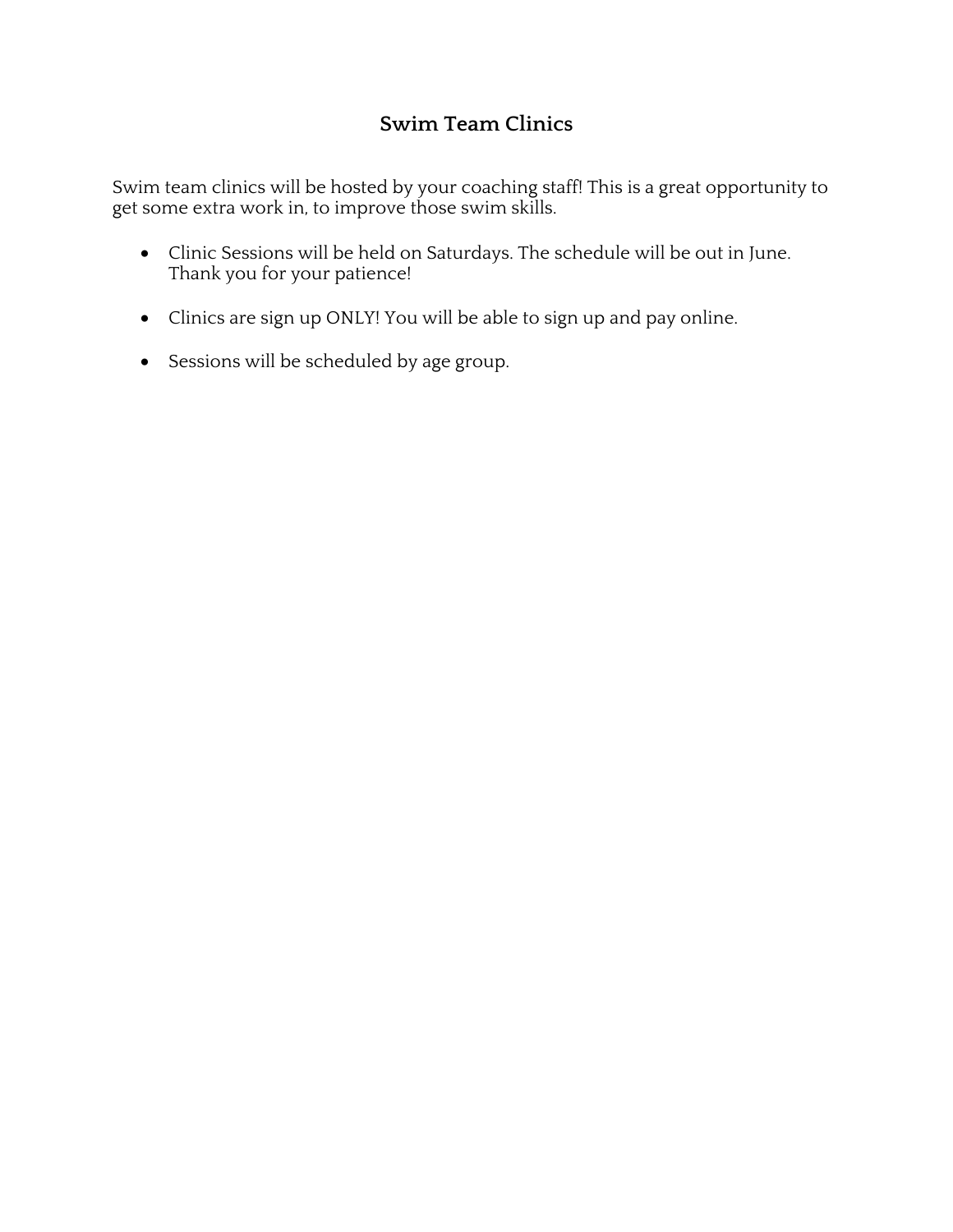### **Swim Meet Season**

#### **Meet Attendance**

- For every meet, you will need to either opt in or out. **If you do not make a selection, you will NOT be put in a meet that week.**
- If you select "yes" for both the A and the B meet, this does not guarantee you will be in both meets - just that you are available for both. Based on the size of the team, there will be weeks where swimmers just can't fit in both meets. There will also be a comment section if you want to send a note to the coaches about that specific meet i.e. "no fly please" or "have to leave early for a recital, no free relay".
- If last minute circumstances arise and your child is unable to swim in a meet, please call Coach Laura's cell phone (425) 503-7802 so the coaches can reorganize the line-ups.

#### **The swim meet season can really be divided into three distinct parts.**

- 1. Division Dual Meets: For five weeks in a row there will be two meets each week - one "A" Meet and one "B" Meet. These are meets where Edgebrook swims against one other team in our division. These meets are on Tuesdays and Thursdays, and one will be at home and one will be away each week.
- 2. Division Championships (B Champs) are on July  $16<sup>th</sup>$ .
- 3. The League Championships and prelims (A Champs) are the week of July 18th, with the finals on July  $24<sup>th</sup>$ .

The format of the championship season is currently still being discussed and we will update you as soon as possible.

#### **"A" and "B" Meets**

- Several factors influence if your child will be swimming in the "A" and/or "B" meets. If they achieve a "B" disqualification time (see web site), they will be unable to swim that event in any future "B" meet. However, a child need not achieve that time to swim in an "A" meet. The decision can be influenced by the depth of swimmers in a particular age group and by the meet in which others in the family are swimming.
- Your swimmer will generally swim in one meet per week. Coaches post dual meet rosters to the website on Sunday nights.
- Meet sign-ups will be online. You must sign up for meets by midnight the Friday before. The meet entry list will be posted that Sunday.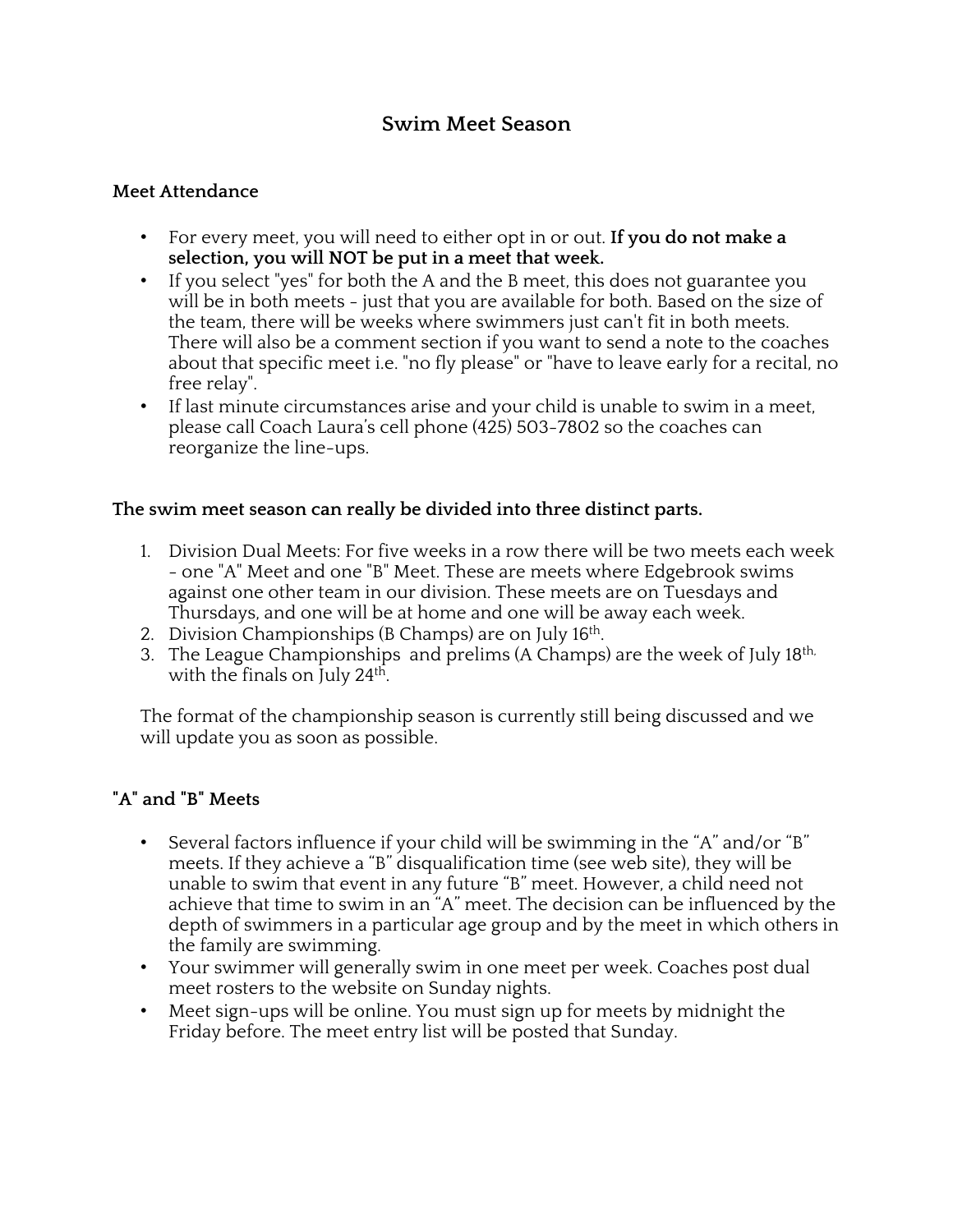# **Swim Meet Line-Ups (aka "Heat Sheets")**

When you arrive to a meet, you should start by finding the Edgebrook volunteer who is checking in swimmers. Each swimmer has their own heat sheet with their events listed. This process both tells you what your swimmer is swimming, but it also serves as a check-in for the coaches so they know which swimmers have yet to arrive. Always get your heat sheet as soon as possible!

#### **What is a heat sheet?**

• It is the complete line-up of swimmers for the meet. This document will be posted on the pool deck in at least one central location, often two. This will show you the events your swimmer is in, and which heat and lane they are in for each event. You will also be able to see who else is in their relay, so you can help gather the right swimmers for the relays.

#### **Here are a few details about what you might see on your heat sheet:**

- Each swimmer is limited to a maximum of four events per meet -- three individual and one relay, or two individual and two relays (one medley and one freestyle relay).
- Often there is more than one heat per event; and sometimes there are exhibition heats, which are not scored and occur before the scored heats. If your child is swimming in an exhibition heat, there will be an E or X next to their name on the heat sheet. While their times don't count towards the team score, they do count towards "Personal Bests".
- Until your child has achieved a time for any given event, they will have an NT listed on their heat sheet. This just means No Time. once they have a valid time, their fastest time will be the time that appears on their heat sheet.
- For each of their events, swimmers need to know:
	- Event Number and Stroke
	- Heat
	- Lane
	- For Relays Position and Stroke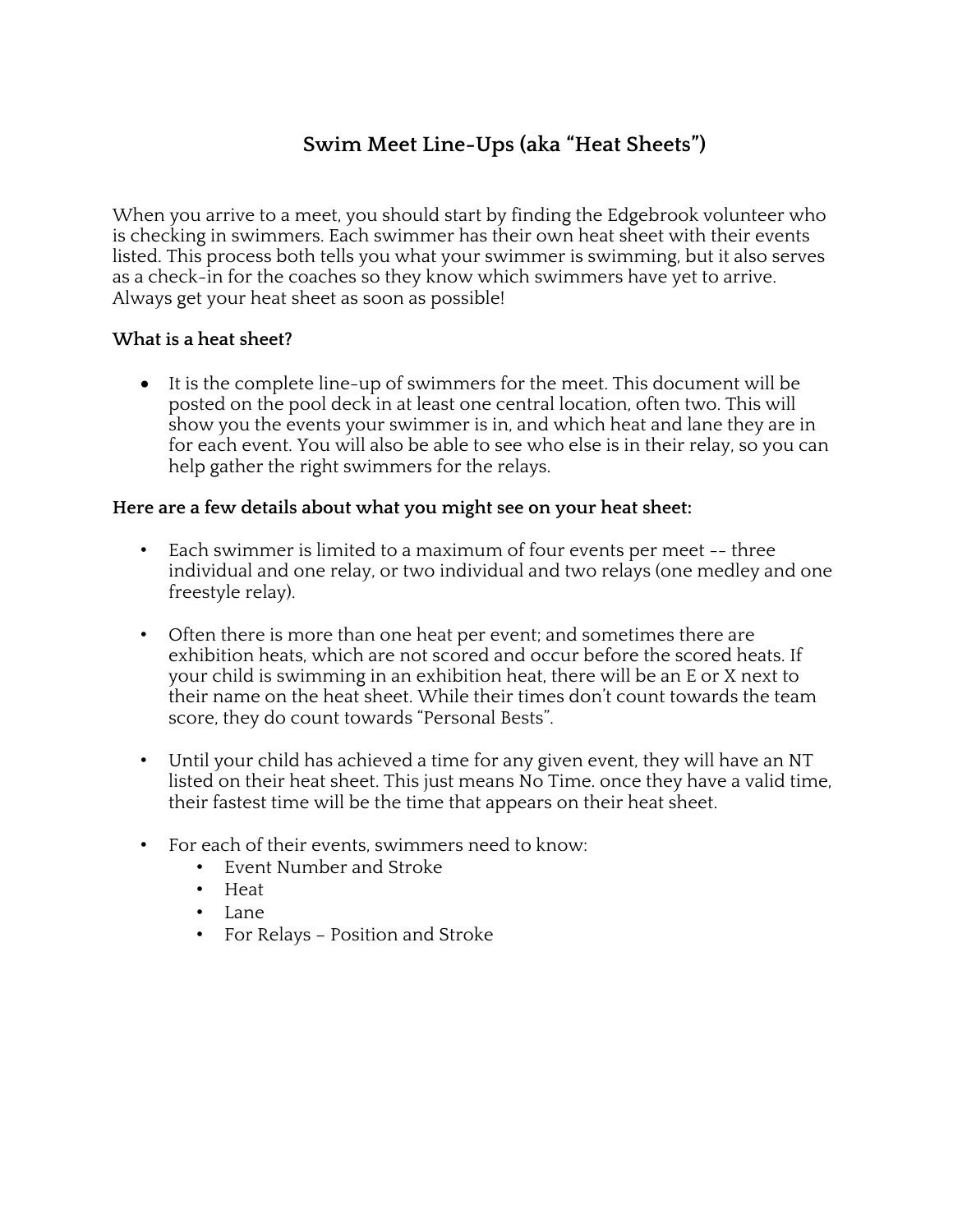# **Swim Meet Line-Ups (aka "Heat Sheets") Continued…**

#### **Every dual meet consists of 68 events. The order of these events is always the same:**

- Medley Relay (Order: back, breast, fly, free)
- Individual Medley ("IM") Order of Strokes: Fly, Back, Breast, Free
- Freestyle
- Backstroke
- Breaststroke
- Butterfly
- Free Relay
- Youngest age groups swim each stroke first; no "IM" for 8 & under. Watch the event board and listen to the announcer call the heats so your child knows when to report to the starting blocks.
- Swimmers should report to the staging area approximately five heats before their race. Feel free to wait with your young swimmers in the staging area. It is absolutely necessary that all swimmers report to the staging area prior to their race. If the swimmer is not there on time, they will miss the event—the heat will not wait for missing swimmers

| Event | Heat | Lane | Stroke                         |
|-------|------|------|--------------------------------|
|       |      |      | Medley Relay(3)<br>(Butterfly) |
|       |      |      |                                |
|       |      |      | 25 Free                        |
|       |      |      | 100 Free Relay(2)              |
|       |      |      | (Freestyle)                    |

#### **Example:**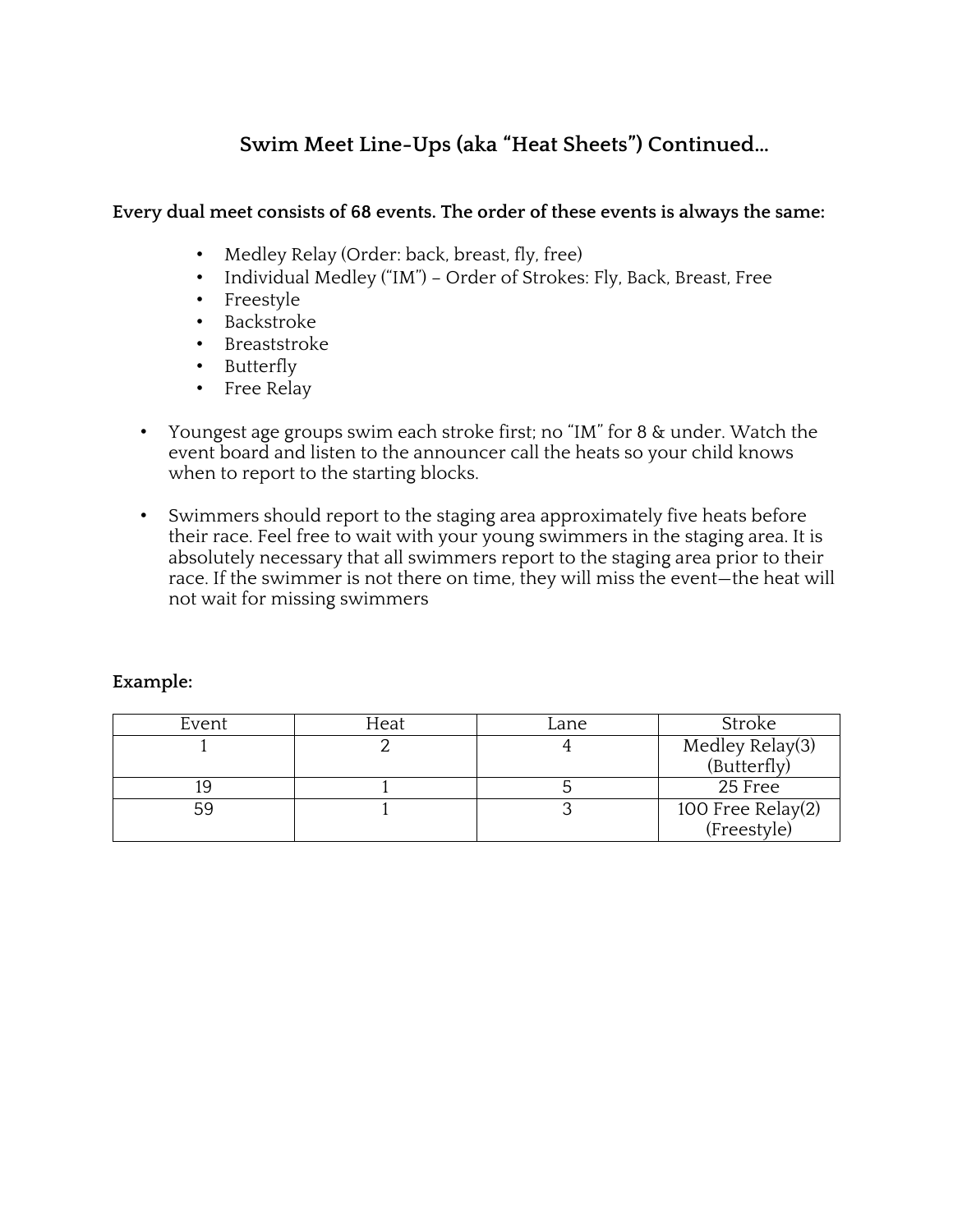### **Strokes**

#### **Freestyle**

Freestyle does not mean the crawl stroke. Any stroke, from dogpaddle to butterfly, is legal in a freestyle race. Hanging on the wall or standing on the bottom, while not recommended, is legal in a freestyle race. (Hanging on the wall or standing on the bottom is illegal in any other race.) However, it is an infraction to pull oneself along the wall or lane rope, or to jump forward off the bottom – seen occasionally among the youngest swimmers. All forward motion must come from swimming. The swimmer must touch the wall with some part of their body at the end of each length. This is the most common DQ in freestyle races. It occurs when a swimmer performs a flip turn too early, misses the wall with their feet, and continues to swim the next lap. If a swimmer misses the wall, they should either back-paddle until they can touch the wall with a toe or turn around, go back, and touch the wall.

#### **Backstroke**

The most important rule is that the swimmer must stay on their back. The swimmer cannot curl their toes over the gutter on the start. Beginning swimmers are occasionally DQed for turning over onto their breast so that they can see how far they are from the wall. Frequently they will turn onto their breast when they grab the wall at the finish. They need to touch the wall while still on their backs. Rules governing backstroke flip turns are detailed on the Midlakes website.

#### **Breaststroke**

Breaststroke is by far the most difficult stroke to do legally. At the start and after each turn the swimmer is allowed one underwater pull and one underwater kick, in that order, and may be completely submerged. Some part of the swimmer's head must break the surface of the water by the time the arms have reached the widest part of the second pull. Then some part of the swimmer's head must break the surface of the water on each pull until the wall is reached at the other end. Except for the one underwater pull mentioned above, the arm pulls cannot extend past the hip line. The hands must turn in at the belly and move forward under the breast. The arms pulls must be simultaneous, may be at or below the surface, but must be pushed forward from the breast. The kick must be a "frog kick" with the toes pointed out during the propulsive part of the kick. Flutter kicks, dolphin kicks, and scissors kicks are illegal. The pulls and kicks must alternate. The swimmer can't do two kicks or two pulls in a row. The most common DQ is the one-handed touch on the turn or the finish in breaststroke. On all turns, and at the finish, the swimmer must touch the wall with both hands simultaneously. The swimmer must be on towards the breast prior to the feet leaving the wall.

#### **Butterfly**

On all turns and at the finish the swimmer must touch the wall with both hands simultaneously. The turn rules are the same as for breaststroke. The arms must recover simultaneously over the water and be pulled back simultaneously. The kick must be a dolphin kick. The feet do not have to be together, but they may not cross. When properly done there are two dolphin kicks for each butterfly pull, however this is not a rule.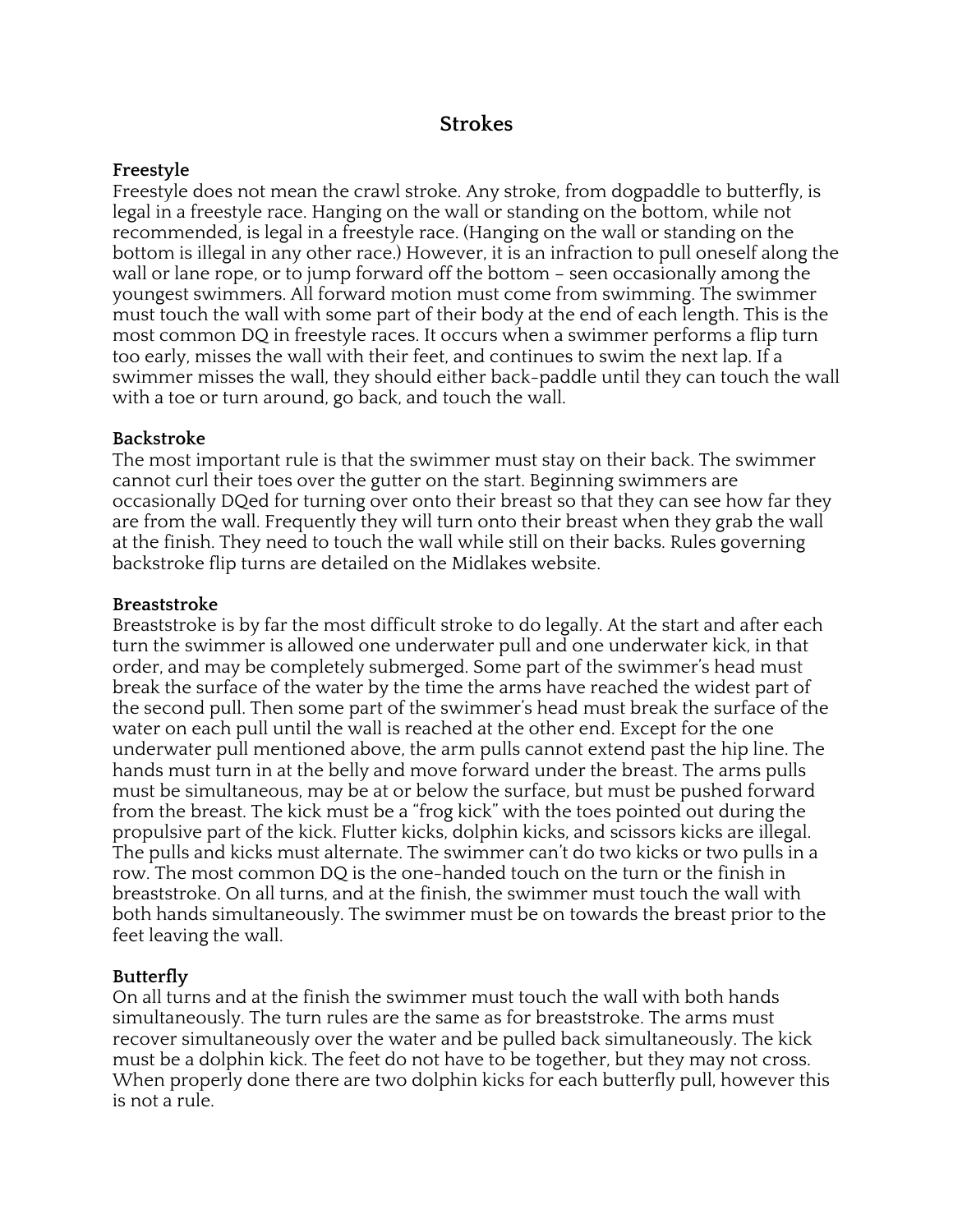# **Description of Relay Teams**

### **Medley Relay: 8 & under and 10 & under**

- Swim only 25 yards (one length) for each leg of race
- Order of strokes: Back, Breast, Fly, Freestyle
- (1st) Backstroke and (3rd) Butterfly begins at starting blocks
- (2nd) Breaststroke and (4th) Freestyle begins at the end with no starting blocks

#### **Medley Relay: 12 & over**

- Swim 50 yards each (2 lengths)
- Order of strokes: Back, Breast, Fly, Free
- All swimmers begin at starting blocks

#### **Free Relay: 8 & under**

- Swim only 25 yards (one length) for each leg of race
- 1st and 3rd swimmers begin at starting blocks
- 2nd and 4th swimmers begin from the end with no starting blocks

#### **Free Relay: 10 & over**

• All swimmers swim 50 yards (2 lengths) and begin at starting blocks

# **Judging and Disqualification (DQ)**

- Competitive Swimming, like any other sport, has a set of rules and has officials to enforce these rules. Stroke & Turn Judges stand at the ends or walk the sides of the pool watching the swimmers. While it can be a great disappointment to a beginning swimmer, a DQ is different than a foul in basketball or a penalty in soccer or football. Obviously DQs should be avoided if possible, but when they happen, they should be viewed as a learning experience. Below is an informal summary of the major rules for each stroke with some comments as to which infractions are the most common causes of DQs.
- The Midlakes Swim League Website provides complete stroke briefing, whistle start procedures, relay takeoffs, and DQ information.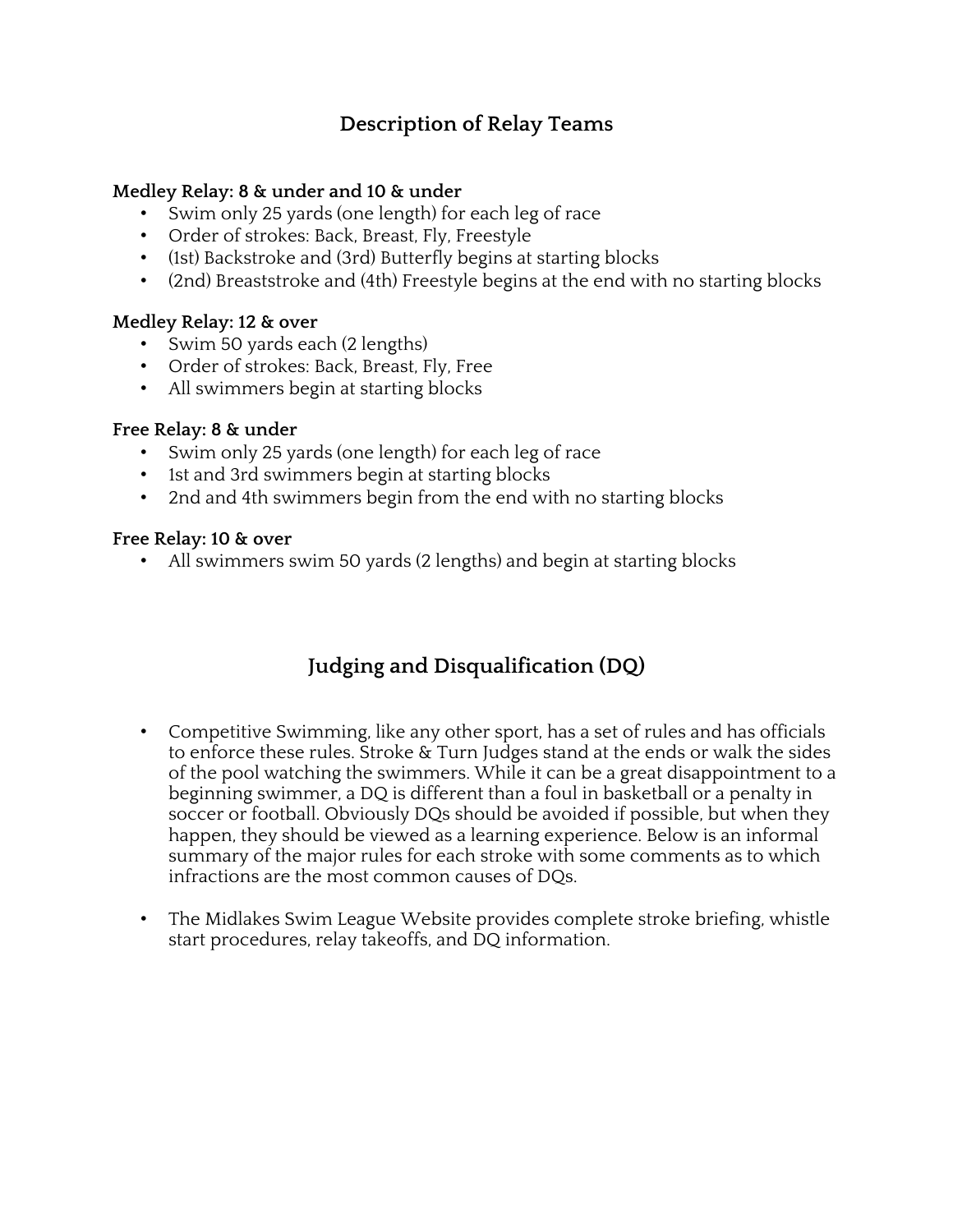## **What to Bring to a Swim Meet**

- Summer swimming in Seattle can be quite the adventure you never know what the weather will be. Some meets will be scorching hot, while others could have you bundled in a sleeping bag. The best strategy is to come prepared for anything!
- Meets can also be long. Warm-ups will start at 4:00 (home meets) or 4:45 (away meets) and will typically end around 8:30. Your goal is to keep your swimmers warm, fed, and entertained during that time! Here are some must-pack items from veteran swim parents.
- Team suit, cap, and goggles. It's not a bad idea to have extras of everything.
- Plenty of towels at least one for each event plus warm-ups up to 5 per child.
- Food and water or money for concessions. Swimmers are always hungry!
- Warm clothes for swimmer (and you); dry clothes for the end of the meet.
- Rain gear, including large garbage bags to keep everything dry. All pools are outdoors!
- Ballpoint or Sharpie pen for writing events on swimmer's arm (optional).
- Cards and games for wait time between events.
- Blankets, sleeping bags, chairs for the lawn, small tents, umbrellas.
- Meets are held rain or shine, so pack accordingly. Meet officials will cancel the meet in the event of thunder or lightning for safety reasons, but please do not make your own assumptions. When in doubt, show up at the meet! If you are going to be late to a meet, please inform the coach! Keep their cell phone numbers with you at all times! And don't forget to bring maps to away meets – found under the Pool Locations tab.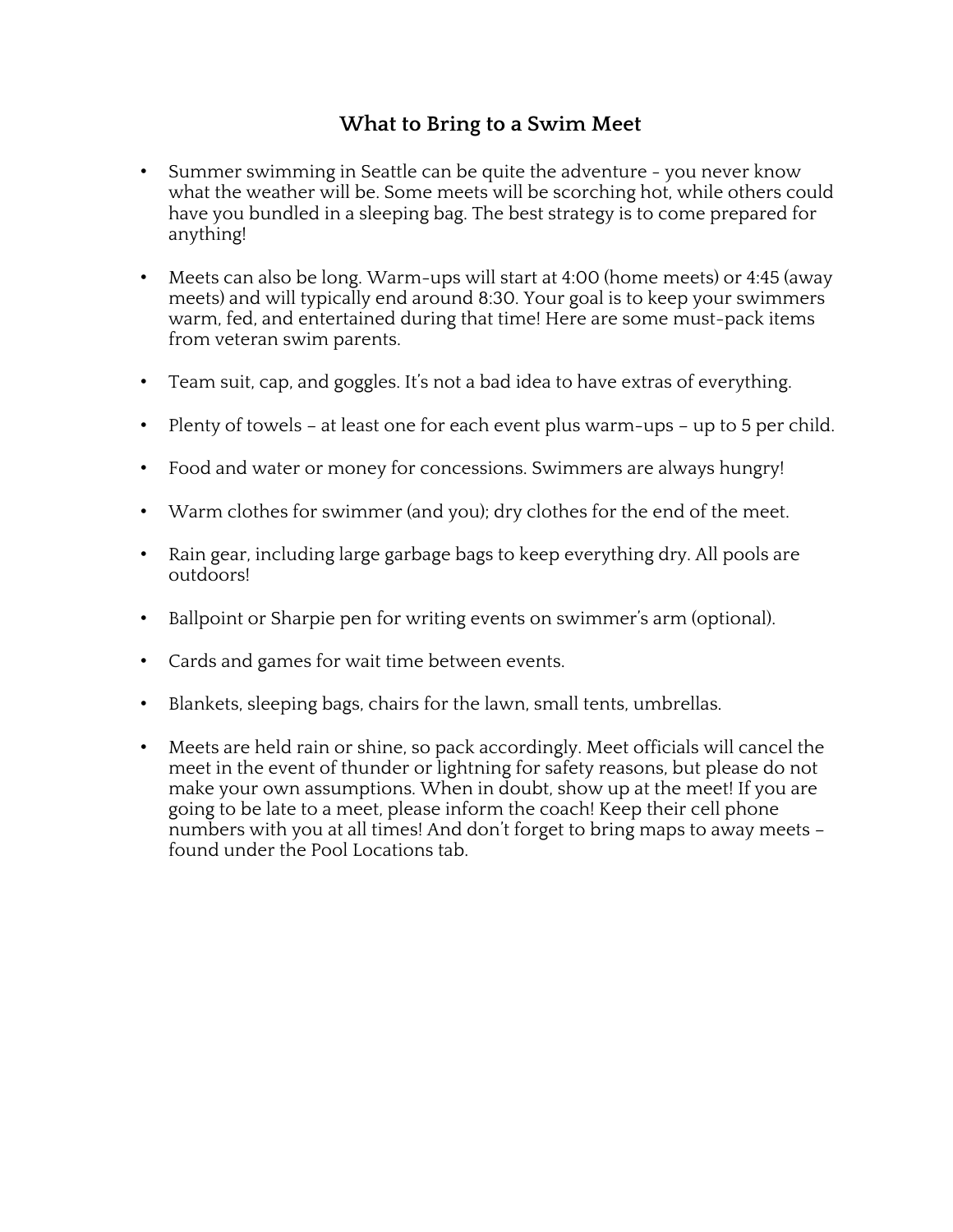# **Tips for a Positive Experience at the Meets**

- Come prepared with the proper equipment.
- Arrive on time for warm-ups.
- Make sure your children know what events they are swimming.
- Encourage them to achieve their own personal best.
- Praise them on the race no matter what the outcome.
- Have fun and cheer them on!

## **Swim Meet Rules for Spectators**

- Please respect aquatic staff and coaches.
- As per Midlakes Operating Plan, alcohol is not permitted within the zone of competition. (Pool rules prohibit any glass objects on the pool deck.)
- Absolutely NO photos behind the starting blocks. You may take photos of your athlete in other areas on the pool deck. No flash photography!
- Please follow all facility rules at home and away meets.
- This is a family friendly environment. Please be mindful!
- $\cdot$  HAVE FUN  $\odot$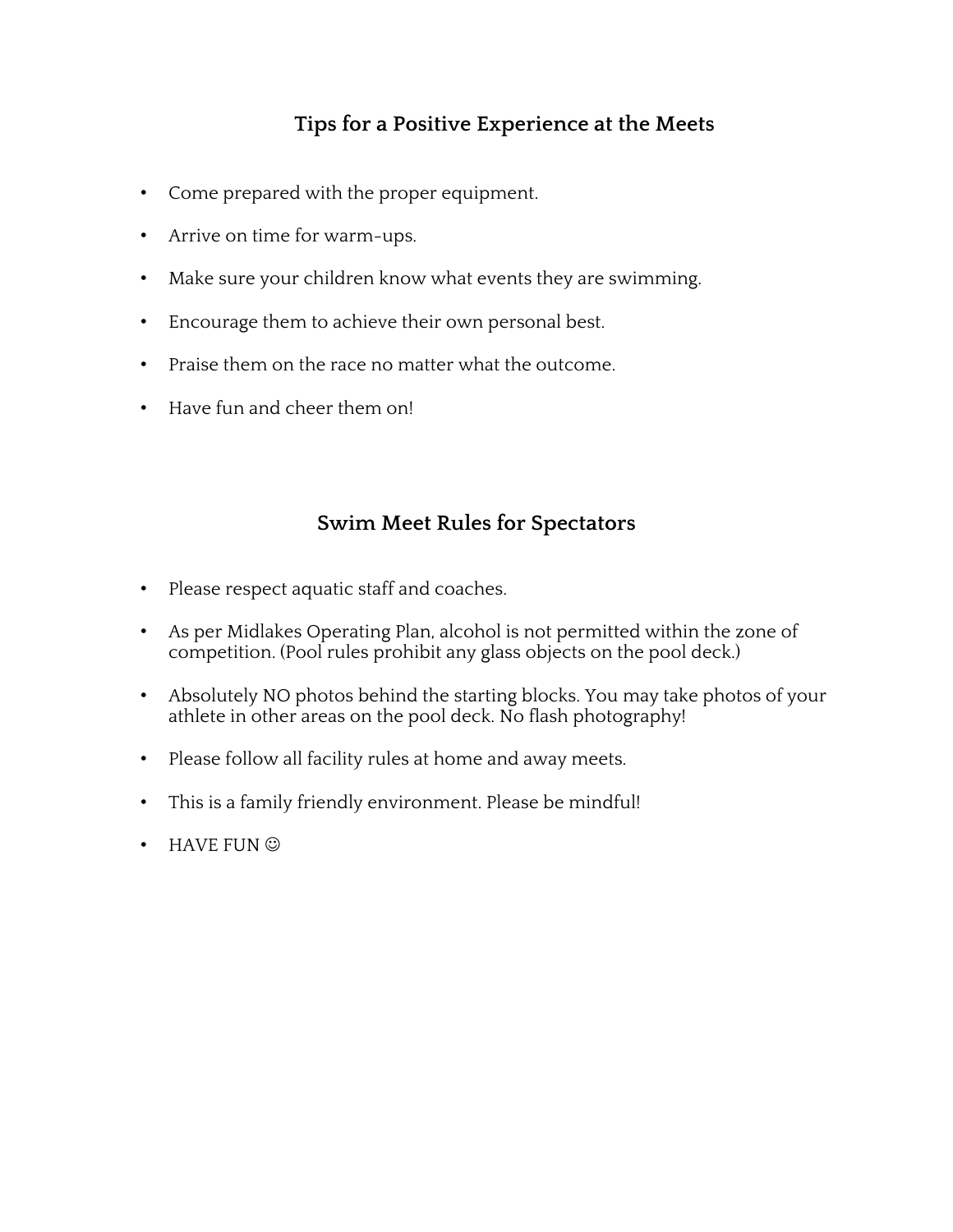## **Parent Volunteer Expectations**

Family participation in swim team is a mandatory requirement because swim meets are run entirely by volunteers. The volunteer requirement per family is ten (10) points. Points are NOT equivalent to "hours spent", but rather are weighted in a way that prioritizes essential "on-deck positions". Households who ONLY have a "Little Orca" swimmer have a reduced requirement to four (4) points.

If this volunteer requirement is not met by the end of the season, Edgebrook may assess a fine of up to \$400 per household (equivalent to \$40 per unfulfilled point). Edgebrook aquatics regularly scheduled employees, Midlakes board members and parent representatives, and leadership positions approved by the aquatics committee all receive complete fulfillment of their volunteer requirements for the season.

If your child swims in a post-season meet and we are short volunteers, you will likely be called upon to volunteer even if you have already fulfilled your volunteer requirement for the season.

#### \*\*\*Details of how to sign-up will be sent out in a separate document\*\*\*

Any special arrangements for a reduction in household requirements must be IN WRITING (email is OK) and submitted to the Parent Volunteer Coordinator prior to the end of the season.

### **Making the Volunteer Expectation Work for YOUR Family**

- **Volunteer at the meets your child swims.** This works for families with experienced swimmers or those who have two parents at the meet so one can volunteer while the other is parenting.
- **Volunteer at a meet your child does NOT swim.** You can enjoy volunteering without worrying about your kids missing their events (or missing your kids' events.)
- **Other people can volunteer on your behalf.** Consider bringing a friend, relative, high school babysitter-type, or even another Orca parent who has already met their volunteer commitment. As long as they are willing to work for or with you, it all counts.
- **Commit all your volunteer time to "B Champs".** Set aside your entire Saturday +/- the Friday evening beforehand to do the Edgebrook Orcas proud as we host Division I Championships.
- **"Cash for Points" fundraiser**. \$30/point or all or part of your 10 points. Some families really struggle to fulfill the volunteer expectations. We are offering you a solution; and while it isn't an easy out, it is more affordable and "feel good" than being fined up to \$40/point at the end of the season. It also serves as an incentive to keep Orca teens involved and spending their time in a safe, fun summertime environment while they work on your behalf and raise funds for the team.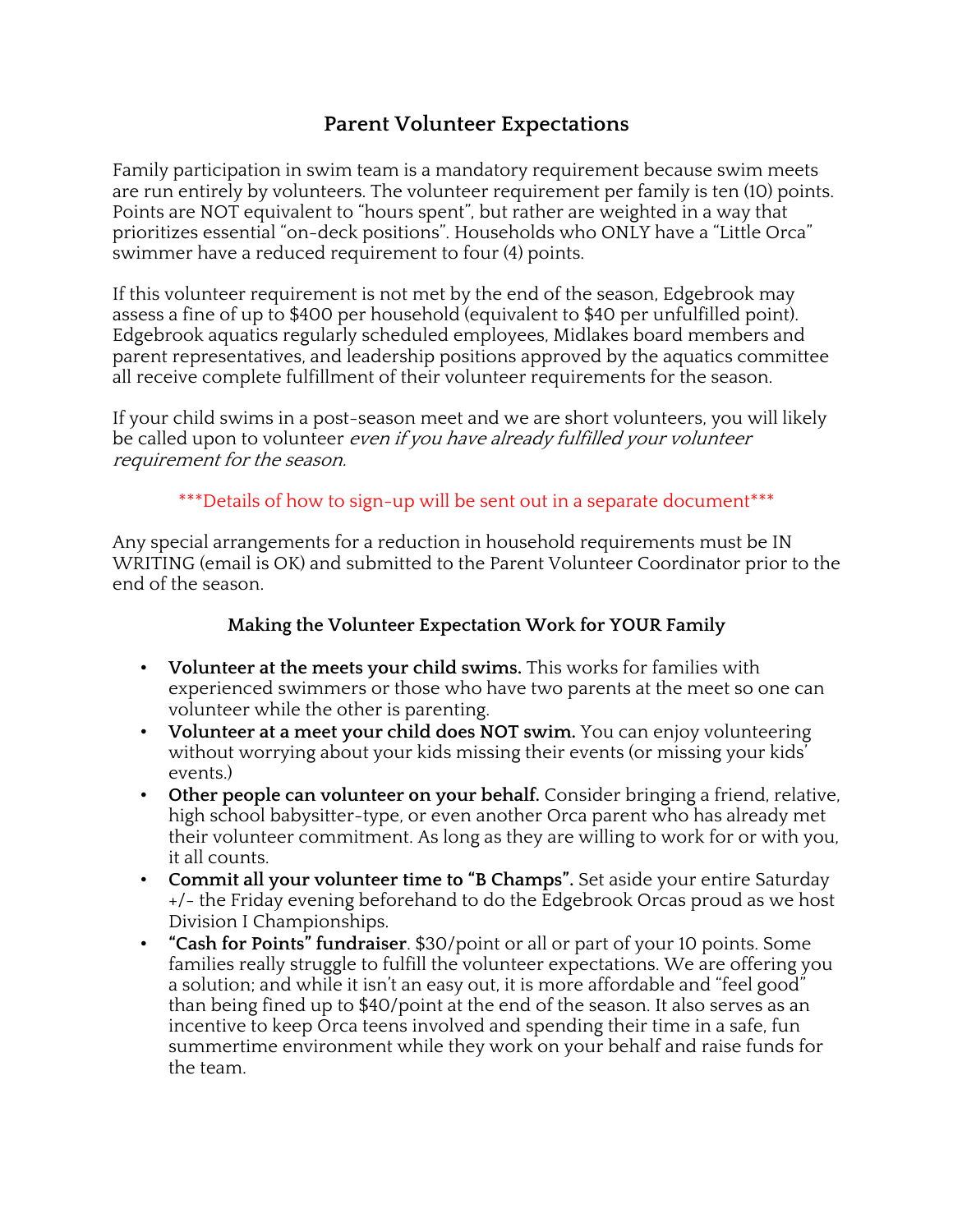## **Volunteer Positions**

Below is a description of various "on deck" volunteer opportunities. More volunteers are needed for our home meets than for away meets. Post-season positions may be assigned greater point values.

| Position                 | Description                                                                                                                                                                         | Points Value | Training  |
|--------------------------|-------------------------------------------------------------------------------------------------------------------------------------------------------------------------------------|--------------|-----------|
| Volunteer Sign-in        | Work with meet<br>coordinator to<br>ensure that<br>volunteers have<br>arrived for their<br>positions. Arrive at<br>3:45:<br>responsibilities<br>completed after<br>2nd half begins. | 1 point      | Required? |
| Parking Lot<br>Attendant | Arrive 3:45 p.m.<br>and report to the<br>revolving gate;<br>responsibilities<br>completed prior to<br>beginning of the<br>meet.                                                     | 2 points     |           |
| Meet Set Up              | Arrive 3:30 p.m.<br>and report to the<br>starting blocks<br>area. Remove<br>chairs, set up ropes<br>and flags, timing<br>equipment, etc.                                            | 2 points     |           |
| Meet Take Down           | Stay after the meet.<br>Put back chairs, put<br>away ropes and<br>flags, timing<br>equipment, etc.                                                                                  | 1 point      |           |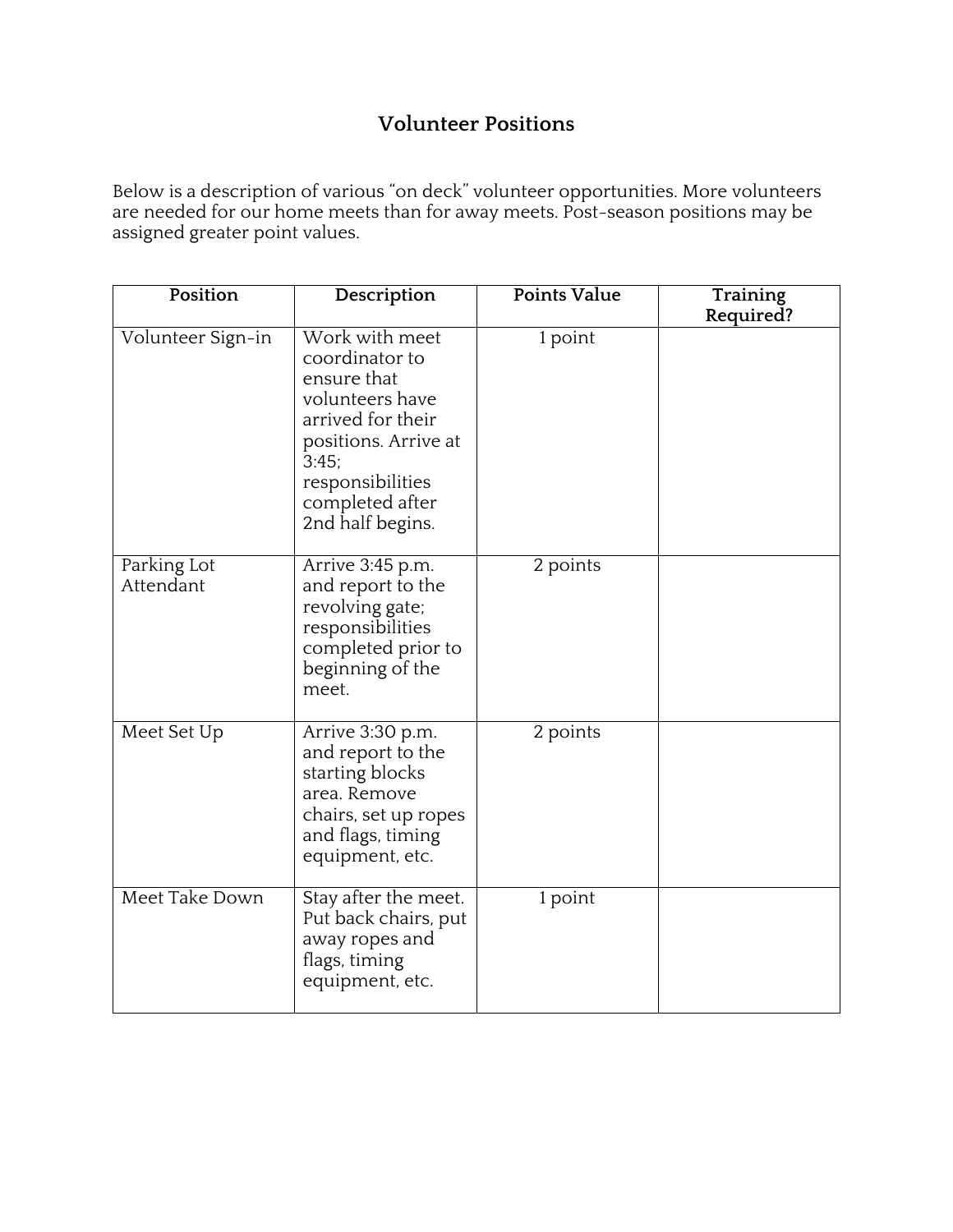| Meet Entry<br>Ribbons | Arrive 4:15 p.m. and<br>report to the A-<br>frame "Orca" sign.<br>Hand out "heat<br>sheets" to<br>swimmers listing<br>their events and<br>notify coaches of<br>missing swimmers                                                                                                 | $1$ point         |                                |
|-----------------------|---------------------------------------------------------------------------------------------------------------------------------------------------------------------------------------------------------------------------------------------------------------------------------|-------------------|--------------------------------|
|                       | Arrive at 7:00 p.m.<br>and report to main<br>conference room.<br>Attach printed<br>labels to ribbons,<br>sort by team.<br>Expect to stay after<br>the meet.                                                                                                                     | 1 point           |                                |
| <b>Head Timer</b>     | Report to Starter<br>by 4:45 p.m.<br>Distribute stop<br>watches,<br>clipboards and<br>pencils, make lane<br>assignments for<br>each half, help<br>orient brand new<br>timers;<br>responsibilities<br>completed after<br>2nd half begins.<br>(Can sign up as 2nd<br>half timer.) | 3 points          | Timing experience<br>required! |
| Timer                 | Operate stop watch<br>and/or electronic<br>timing system<br>plunger, record<br>times.<br>Check-in $5:00$ p.m.<br>for 1st half and 6:30<br>p.m. for 2nd half.                                                                                                                    | 2 points per half | Training at every<br>meet!     |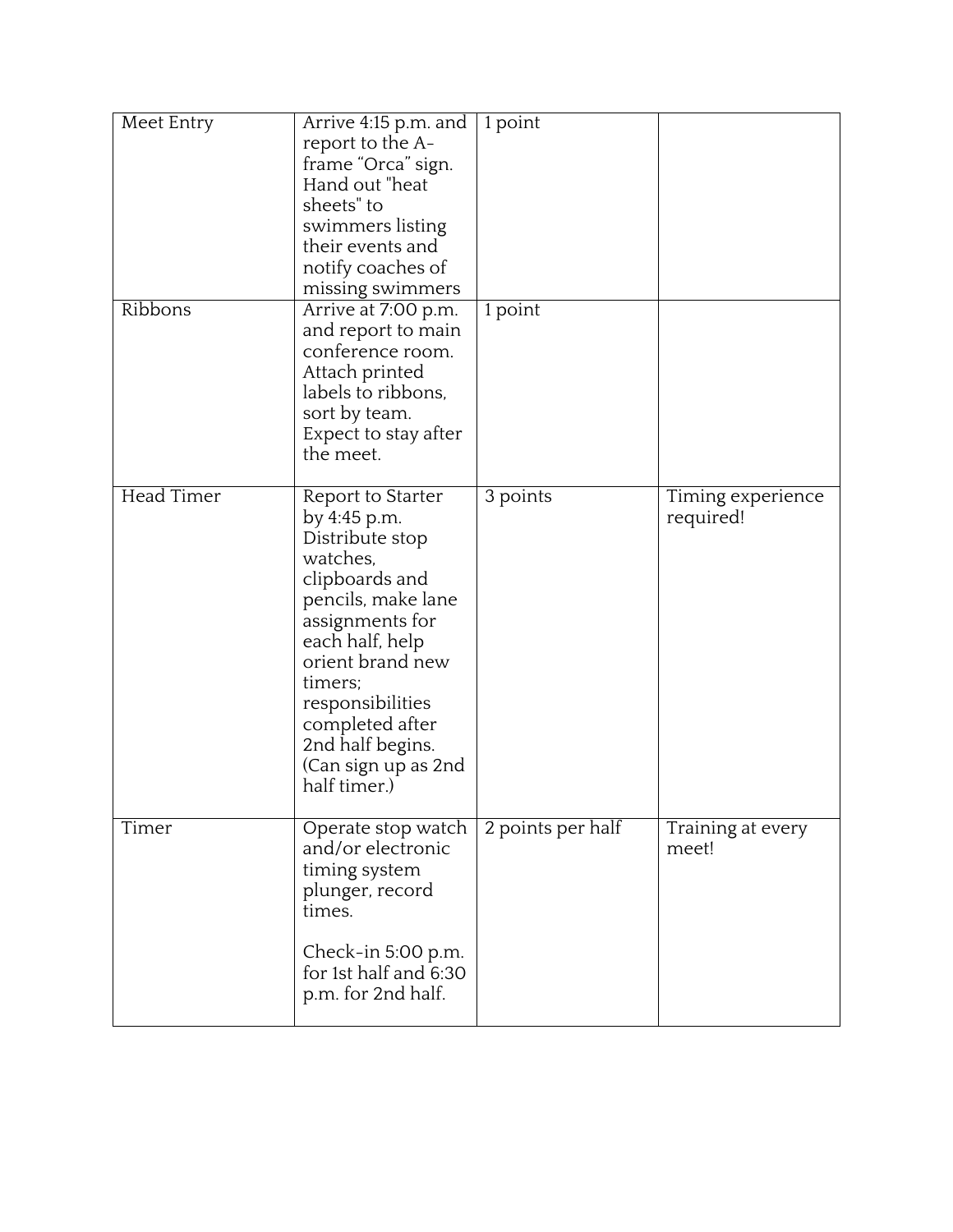| Event Board      | Rotate jumbo<br>numbers for each<br>new event.                                                                                           | 2 points per half |                                                                                           |
|------------------|------------------------------------------------------------------------------------------------------------------------------------------|-------------------|-------------------------------------------------------------------------------------------|
| Card Runner      | Carry cards from<br>the timers to the<br>data entry group<br>under the tent.                                                             | 2 points per half |                                                                                           |
| Deck Duty        | Assist is garbage<br>and recycle<br>control!                                                                                             | 1 point per half  | Lifeguards will<br>assist you and give<br>you direction!                                  |
| Announcer        | Announces the<br>meet events.<br>Works closely with<br>Starter/Referee to<br>control the flow of<br>the meet. Best seat<br>in the house! | 2 points per half | Experience<br>required<br>previously or by<br>shadowing an<br>experienced<br>announcer.   |
| Scorekeeper      | Computerized data<br>entry with<br>electronic timing<br>system.                                                                          | 2 points per half | Midlakes training<br>offered but not<br>required. This<br>position moves<br>pretty quick. |
| <b>Officials</b> | Starter / Referee,<br>Stroke & Turn<br>Judges, Relay<br>Takeoff Judges (1<br>point)                                                      | 2 points per half | Midlakes training<br>course required!                                                     |

# **Officials Virtual Training**

- o May 31<sup>st</sup> Link
	- Stroke and Turn 6pm-8pm
	- Deck Ref and Starter 8pm-9pm
- o June 7<sup>th</sup> Link
	- Stroke and Turn 6pm-8pm
	- Deck Ref and Starter 8pm-9pm